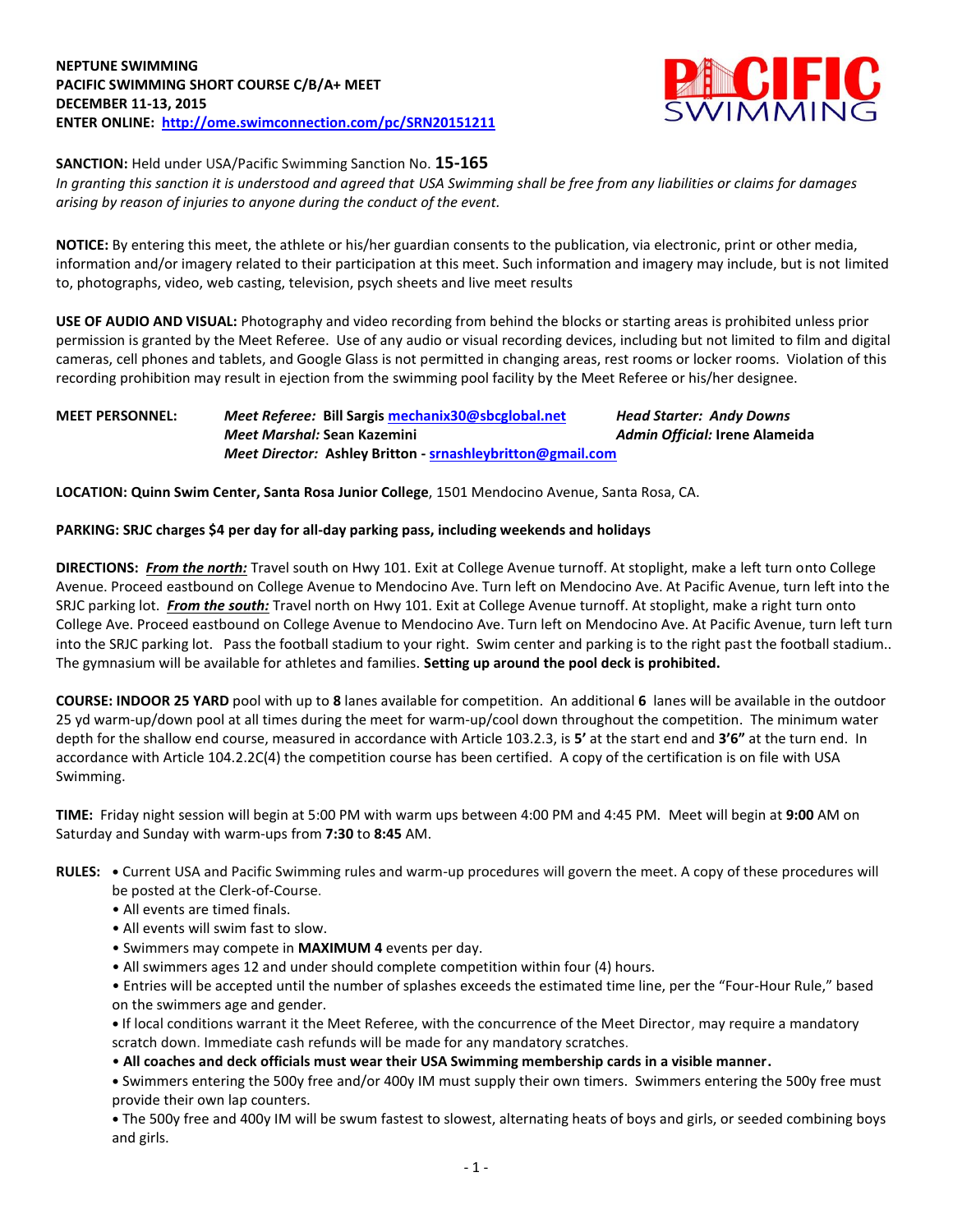**•** Swimmers entering the 500y free must have met the minimum USA-S 11-12 Motivational "A" time standard for their gender. No Time entries will be accepted for all other events.

**UNACCOMPANIED SWIMMERS:** Any USA-S athlete-member competing at the meet must be accompanied by a USA Swimming member-coach for the purposes of athlete supervision during warm-up, competition and warm-down. If a coach-member of the athlete's USA-S Club does not attend the meet to serve in said supervisory capacity, it is the responsibility of the swimmer or the swimmer's legal guardian to arrange for supervision by a USA-S member-coach. The Meet Director or Meet Referee may assist the swimmer in making arrangements for such supervision; however, it is recommended that such arrangements be made in advance of the meet by the athlete's USA-S Club Member-Coach.

**RACING STARTS:** Swimmers must be certified by a USA-S member-coach as being proficient in performing a racing start, or must start the race in the water. It is the responsibility of the swimmer or the swimmer's legal guardian to ensure compliance with this requirement.

**RESTRICTIONS:** • Smoking and the use of other tobacco products is prohibited on the pool deck, in the locker rooms, in spectator

- seating or standing areas and in all areas used by swimmers, during the meet and during warm-up periods.
- Sale and use of alcoholic beverages is prohibited in all areas of the meet venue.
- No glass containers are allowed in the meet venue.
- No propane heater is permitted except for snack bar/meet operations.
- All shelters must be properly secured.
- Changing into or out of swimsuits other than in locker rooms or other designated areas is prohibited.

• Destructive devices, to include but not limited to, explosive devices and equipment, firearms (open or concealed), blades, knives, mace, stun guns and blunt objects are strictly prohibited in the swimming facility and its surrounding areas. If observed, the Meet Referee or his/her designee may ask that these devices be stored safely away from the public or removed from the facility. Noncompliance may result in the reporting to law enforcement authorities and ejection from the facility. Law enforcement officers (LEO) are exempt per applicable laws.

**ELIGIBILITY:** • Swimmers must be current members of USA-S and enter their name and registration number on the meet entry card

as they are shown on their Registration Card. If this is not done, it may be difficult to match the swimmer with the registration and times database. The meet host will check all swimmer registrations against the SWIMS database and if not found to be registered, the Meet Director shall accept the registration at the meet (a \$10 surcharge will be added to the regular registration fee). Duplicate registrations will be refunded by mail.

• Swimmers in the "A" Division must have met at least USA Swimming Motivational "A" minimum time standard. Swimmers in the "B" Division must have met at least the listed "B" minimum time standard. All entry times slower than the listed "B" time standard will be in the "C" Division.

• Entries with **"NO TIME" will be ACCEPTED (Exception - 500 Free, See Rules)**

• Entry times submitted for this meet will be checked against a computer database and may be changed in accordance with Pacific Swimming Entry Time Verification Procedures.

• Disabled swimmers are welcome to attend this meet and should contact the Meet Director or Meet Referee regarding any special accommodations on entry times and seeding per Pacific Swimming policy.

- Swimmers 19 years of age and over may compete in the meet for time only, no awards. Such swimmers must have met standards for the 17-18 age group.
- The swimmer's age will be the age of the swimmer on the first day of the meet.

**ENTRY FEES:** \$4.00 per event plus an \$8.00 participation fee per swimmer. Entries will be rejected if payment is not sent at time of request. No refunds will be made, except mandatory scratch downs.

**ONLINE ENTRIES:** To enter online go to **<http://ome.swimconnection.com/pc/SRN20151211>** to receive an immediate entry confirmation. This method requires payment by credit card. Swim Connection, LLC charges a processing fee for this service, equal to \$1 per swimmer plus 5% of the total Entry Fees. Please note that the processing fee is a separate fee from the Entry Fees. If you do not wish to pay the processing fee, enter the meet using a mail entry. **Entering online is a convenience, is completely voluntary, and is in no way required or expected of a swimmer by Pacific Swimming.** Online entries will be accepted through Wednesday, **December 2, 2015**.

**MAILED OR HAND DELIVERED ENTRIES**: Entries must be on the attached consolidated entry form. Forms must be filled out completely and printed clearly with swimmers best time. Entries must be postmarked by midnight, **Monday, November 30, 2015** or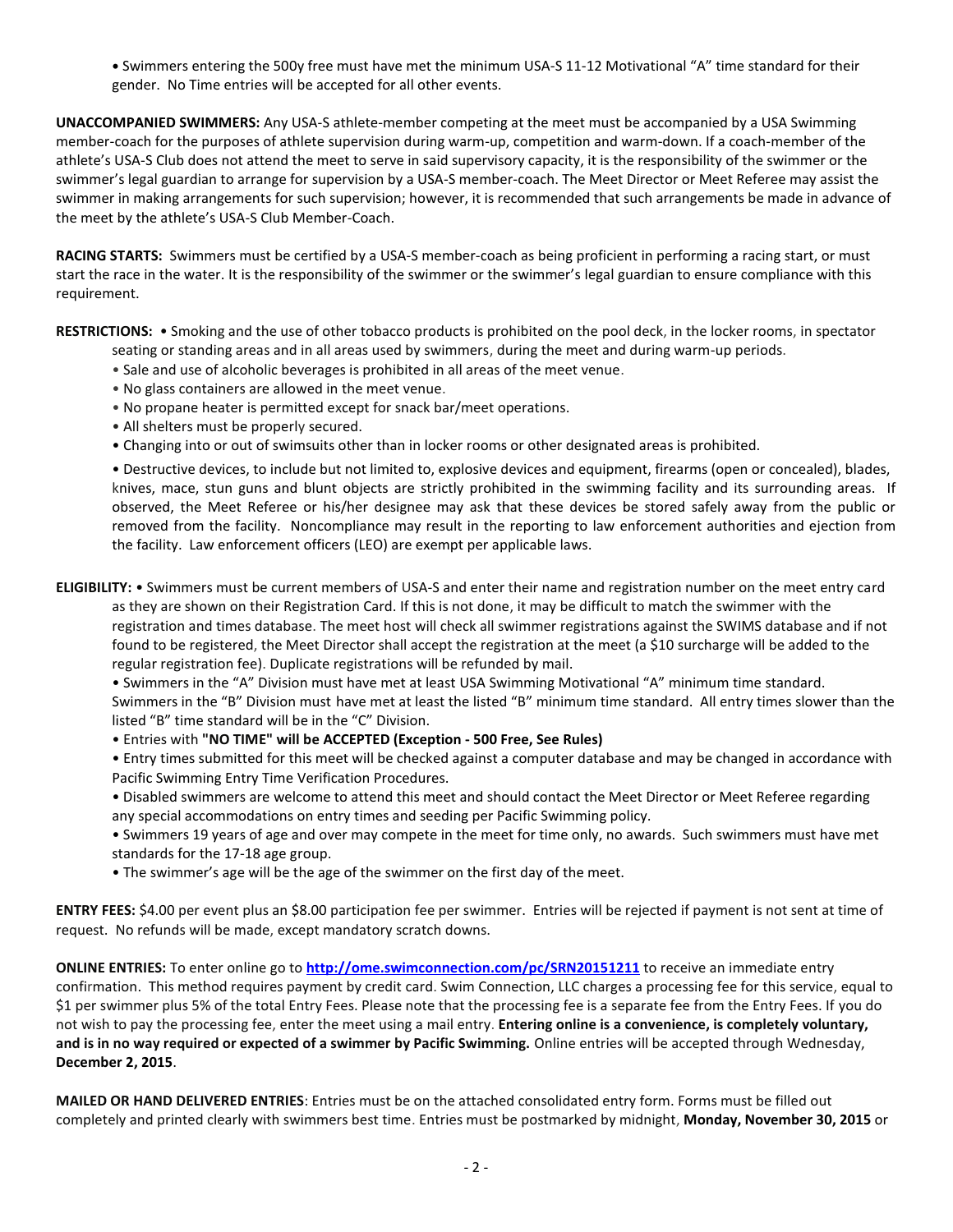hand delivered by 6:30 p.m, **Monday, December 2, 2015**. No late entries will be accepted. Requests for confirmation of receipt of entries should include a self-addressed envelope.

**Make check payable to**: **Neptune Swimming Mail entries to**: **Dan Greaves Hand deliver entries to: Dan Greaves**

**PO Box 317 PO Box 317 Ridgway Swim Center Santa Rosa, CA 95402 Santa Rosa, CA 95401**

**CHECK-IN:** The meet will be deck seeded. Swimmers must check-in at the Clerk-of-Course. No event shall be closed more than 30 minutes before the scheduled start of the session. Close of check-in for all individual events shall be no more than 60 minutes before the estimated time of the start of the first heat of the event. Swimmers who do not check in will not be seeded and will not be allowed to compete in that event.

**SCRATCHES:** Any swimmers not reporting for or competing in an individual timed final event that they have checked in for shall not be penalized. Swimmers who must withdraw from an event after it is seeded are requested to inform the referee immediately.

**Awards:** Individual Events: Distinctive awards will be given to 1st-7th Place each for each "A", "B" and "C" division: 6&U, 7-8, 9-10, 11-12. 8-U events will be awarded separately as 6-UN, 7-8. 9-12 events will be awarded separately as 9-10, 11-12 No awards will be given to swimmers aged 13 years and older. **Awards will not be distributed throughout the meet. All awards must be collected at the meet, NO AWARDS WILL BE DISTRIBUTED AFTER THE MEET IS COMPLETED.** *"A" medals will be awarded to swimmers with an entry time slower than "USA-S A" achieving the "USA-S A" time standard for the first time. See Pacific Swimming web site for time standards.* 

ADMISSION: Admission is free. A three day program will be available for purchase starting Saturday, December 11<sup>th</sup>, for \$5.00 each.

**SNACK BAR & HOSPITALITY:** A snack bar will be available throughout the competition. Coaches and working deck officials will be provided lunch. Hospitality will serve refreshments to timers and volunteers.

**MISCELLANEOUS:** No overnight parking is allowed. Facilities will not be provided after meet hours.

**MINIMUM OFFICIALS**: At least seven days prior to the start of the meet, meet management (Meet Director and/or Meet Referee) shall contact a representative from each team participating in the meet, and provide a preliminary inventory of the officials that team is required to provide for each session. Each team shall, by the start of the meet, provide to the Meet Director or designee a list of Officials who have agreed to represent that team during each session of the meet.

At the meet, meet management shall conduct an inventory of officials, and shall compare the number of swimmers entered in each session by each team with the number of officials present representing each team. If meet management certifies that a team has not provided sufficient officials for any session of the meet in accordance with the table below, excluding finals in a trials and finals meet, the team will be fined \$100 per missing official per session of the meet.

| Club swimmers entered in session | Trained and carded officials required |
|----------------------------------|---------------------------------------|
| $1 - 10$                         |                                       |
| $11 - 25$                        |                                       |
| 26-50                            |                                       |
| 51-75                            |                                       |
| 76-100                           |                                       |
| 100 or more                      |                                       |

\*Zone 3 will include assigned and working Colorado, Intermediary/ Chief Timing Judge, and Computer operator in the count of officials for a session although these positions are not carded. Zone 3 will accept un-carded Trainees in the count of officials for up to two sessions. Teams may use officials "borrowed" from other teams, or unattached officials at the meet who agree, to fulfill their obligation under the rule.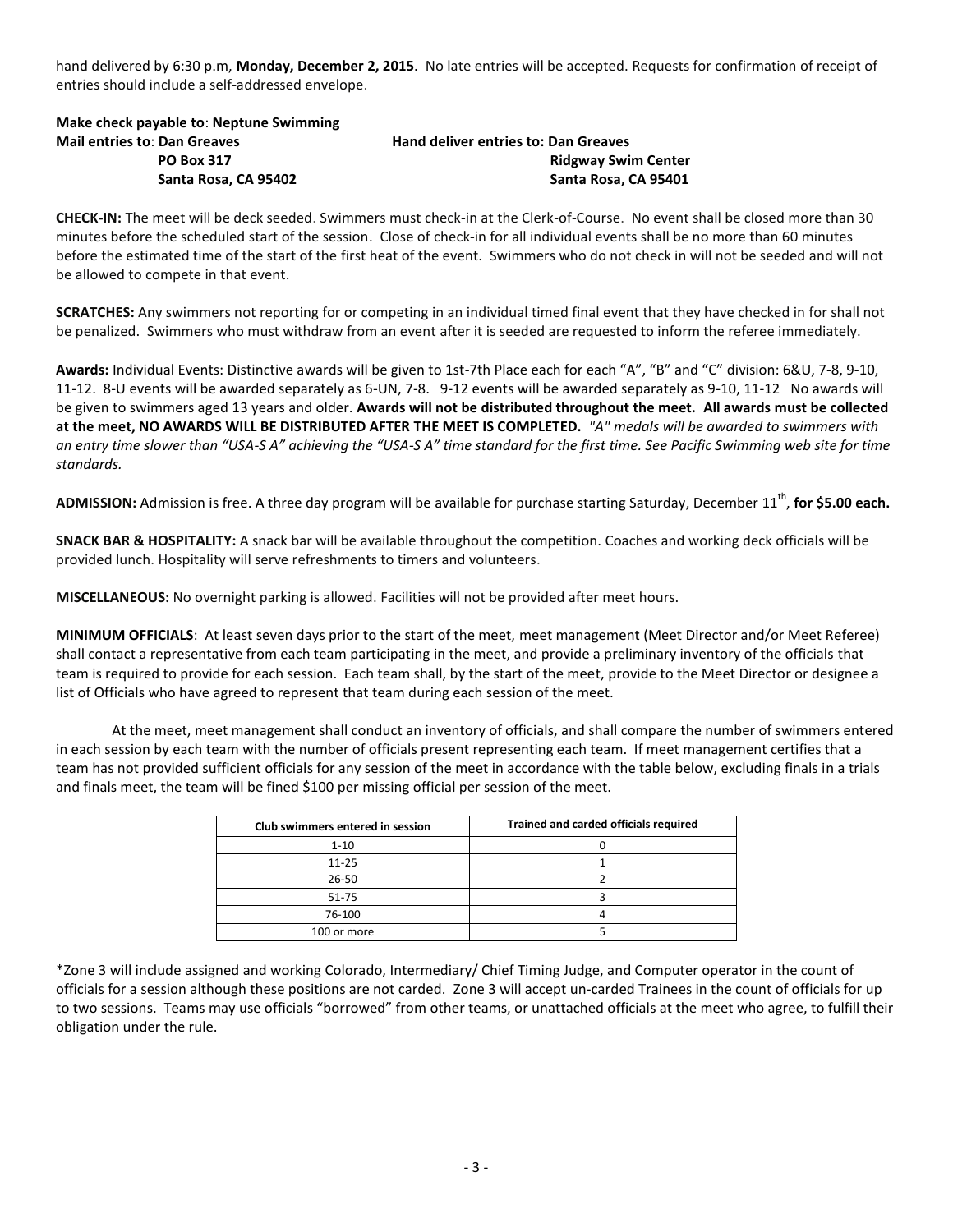## **SCHEDULE OF EVENTS**

| Friday, December 11, 2015                       |          |                                        |          |          |                 |                                                 |  |  |  |
|-------------------------------------------------|----------|----------------------------------------|----------|----------|-----------------|-------------------------------------------------|--|--|--|
| <b>Minimum Time</b><br><b>Standard</b>          |          | <b>Minimum Time</b><br><b>Standard</b> |          |          |                 |                                                 |  |  |  |
| <b>Athletes Entry</b><br><b>Time Must Meet:</b> | Event    | Women's<br>Age<br>Event<br>Group<br>#  |          | Event    | Men's<br>Event# | <b>Athletes Entry</b><br><b>Time Must Meet:</b> |  |  |  |
|                                                 | 400 IM   | 1                                      | 11& over | 400 IM   | 2               |                                                 |  |  |  |
| A Time: 6:07.99                                 | 500 Free | 3                                      | 11& over | 500 Free | 4               | A Time: 6:02.59                                 |  |  |  |

## **SCHEDULE OF EVENTS**

| Saturday, December 12, 2015<br><b>Meet Starts At 9:00am</b> |                 |                |                 |  |                   |                 | Sunday, December 13, 2015    |
|-------------------------------------------------------------|-----------------|----------------|-----------------|--|-------------------|-----------------|------------------------------|
|                                                             |                 |                |                 |  |                   |                 | <b>Meet Starts At 9:00am</b> |
| Women's<br>Event#                                           | Age<br>Group    | Event          | Men's<br>Event# |  | Women's<br>Event# | Age<br>Group    | <b>Event</b>                 |
| 5                                                           | $13 - 18$       | 200 Back       | 6               |  | 43                | $13 - 18$       | 200 Free                     |
| $\overline{7}$                                              | $9 - 10$        | 100 Back       | 8               |  | 45                | $9 - 10$        | 100 Free                     |
| 9                                                           | <b>8&amp;UN</b> | 25 Back        | 10              |  | 47                | <b>8&amp;UN</b> | 100 IM                       |
| 11                                                          | $13 - 18$       | 100 Free       | 12              |  | 49                | $13 - 18$       | 100 Back                     |
| 13                                                          | $9 - 10$        | <b>50 Fly</b>  | 14              |  | 51                | $9 - 10$        | 50 Breas                     |
| 15                                                          | <b>8&amp;UN</b> | 25 Fly         | 16              |  | 53                | <b>8&amp;UN</b> | 25 Breas                     |
| 17                                                          | $11 - 12$       | 100 Back       | 18              |  | 55                | $11 - 12$       | 100 Free                     |
| 19                                                          | $13 - 18$       | 100 Breast     | 20              |  | 57                | $13 - 18$       | 200 Breas                    |
| 21                                                          | $9 - 10$        | 100 Breast     | 22              |  | 59                | $9 - 10$        | 50 Back                      |
| 23                                                          | <b>8&amp;UN</b> | 50 Breast      | 24              |  | 61                | <b>8&amp;UN</b> | 50 Back                      |
| 25                                                          | $11 - 12$       | <b>50 Fly</b>  | 26              |  | 63                | $11 - 12$       | 50 Breas                     |
| 27                                                          | $9 - 10$        | 50 Free        | 28              |  | 65                | $9 - 10$        | 100 Fly                      |
| 29                                                          | <b>8&amp;UN</b> | 50 Free        | 30              |  | 67                | <b>8&amp;UN</b> | 25 Free                      |
| 31                                                          | $9 - 10$        | 200 IM         | 32              |  | 69                | $11 - 12$       | 100 Fly                      |
| 33                                                          | $11 - 12$       | 200 IM         | 34              |  | 71                | $9 - 10$        | 100 IM                       |
| 35                                                          | $13 - 18$       | 200 IM         | 36              |  | 73                | $13 - 18$       | <b>200 Fly</b>               |
| 37                                                          | $11 - 12$       | 100 Breast     | 38              |  | 75                | $11 - 12$       | 50 Back                      |
| 39                                                          | $13 - 18$       | <b>100 Fly</b> | 40              |  | 77                | $13 - 18$       | 50 Free                      |
| 41                                                          | $11 - 12$       | 50 Free        | 42              |  | 79                | $11 - 12$       | 100 IM                       |

| Saturday, December 12, 2015  |                 |                |                 |  | Sunday, December 13, 2015 |                 |                |                 |  |  |  |  |
|------------------------------|-----------------|----------------|-----------------|--|---------------------------|-----------------|----------------|-----------------|--|--|--|--|
| <b>Meet Starts At 9:00am</b> |                 |                |                 |  | Meet Starts At 9:00am     |                 |                |                 |  |  |  |  |
| men's<br>ent #               | Age<br>Group    | Event          | Men's<br>Event# |  | Women's<br>Event#         | Age<br>Group    | Event          | Men's<br>Event# |  |  |  |  |
| 5                            | $13 - 18$       | 200 Back       | 6               |  | 43                        | $13 - 18$       | 200 Free       | 44              |  |  |  |  |
| $\overline{7}$               | $9 - 10$        | 100 Back       | 8               |  | 45                        | $9 - 10$        | 100 Free       | 46              |  |  |  |  |
| 9                            | <b>8&amp;UN</b> | 25 Back        | 10              |  | 47                        | <b>8&amp;UN</b> | 100 IM         | 48              |  |  |  |  |
| 11                           | $13 - 18$       | 100 Free       | 12              |  | 49                        | 13-18           | 100 Back       | 50              |  |  |  |  |
| 13                           | $9 - 10$        | <b>50 Fly</b>  | 14              |  | 51                        | $9 - 10$        | 50 Breast      | 52              |  |  |  |  |
| 15                           | <b>8&amp;UN</b> | 25 Fly         | 16              |  | 53                        | <b>8&amp;UN</b> | 25 Breast      | 54              |  |  |  |  |
| 17                           | $11 - 12$       | 100 Back       | 18              |  | 55                        | $11 - 12$       | 100 Free       | 56              |  |  |  |  |
| 19                           | $13 - 18$       | 100 Breast     | 20              |  | 57                        | $13 - 18$       | 200 Breast     | 58              |  |  |  |  |
| 21                           | $9 - 10$        | 100 Breast     | 22              |  | 59                        | $9 - 10$        | 50 Back        | 60              |  |  |  |  |
| 23                           | <b>8&amp;UN</b> | 50 Breast      | 24              |  | 61                        | <b>8&amp;UN</b> | 50 Back        | 62              |  |  |  |  |
| 25                           | $11 - 12$       | <b>50 Fly</b>  | 26              |  | 63                        | $11 - 12$       | 50 Breast      | 64              |  |  |  |  |
| 27                           | $9 - 10$        | 50 Free        | 28              |  | 65                        | $9 - 10$        | <b>100 Fly</b> | 66              |  |  |  |  |
| 29                           | <b>8&amp;UN</b> | 50 Free        | 30              |  | 67                        | <b>8&amp;UN</b> | 25 Free        | 68              |  |  |  |  |
| 31                           | $9 - 10$        | 200 IM         | 32              |  | 69                        | $11 - 12$       | <b>100 Fly</b> | 70              |  |  |  |  |
| 33                           | $11 - 12$       | 200 IM         | 34              |  | 71                        | $9 - 10$        | 100 IM         | 72              |  |  |  |  |
| 35                           | $13 - 18$       | 200 IM         | 36              |  | 73                        | $13 - 18$       | 200 Fly        | 74              |  |  |  |  |
| 37                           | $11 - 12$       | 100 Breast     | 38              |  | 75                        | $11 - 12$       | 50 Back        | 76              |  |  |  |  |
| 39                           | $13 - 18$       | <b>100 Fly</b> | 40              |  | 77                        | $13 - 18$       | 50 Free        | 78              |  |  |  |  |
| 41                           | $11 - 12$       | 50 Free        | 42              |  | 79                        | $11 - 12$       | 100 IM         | 80              |  |  |  |  |